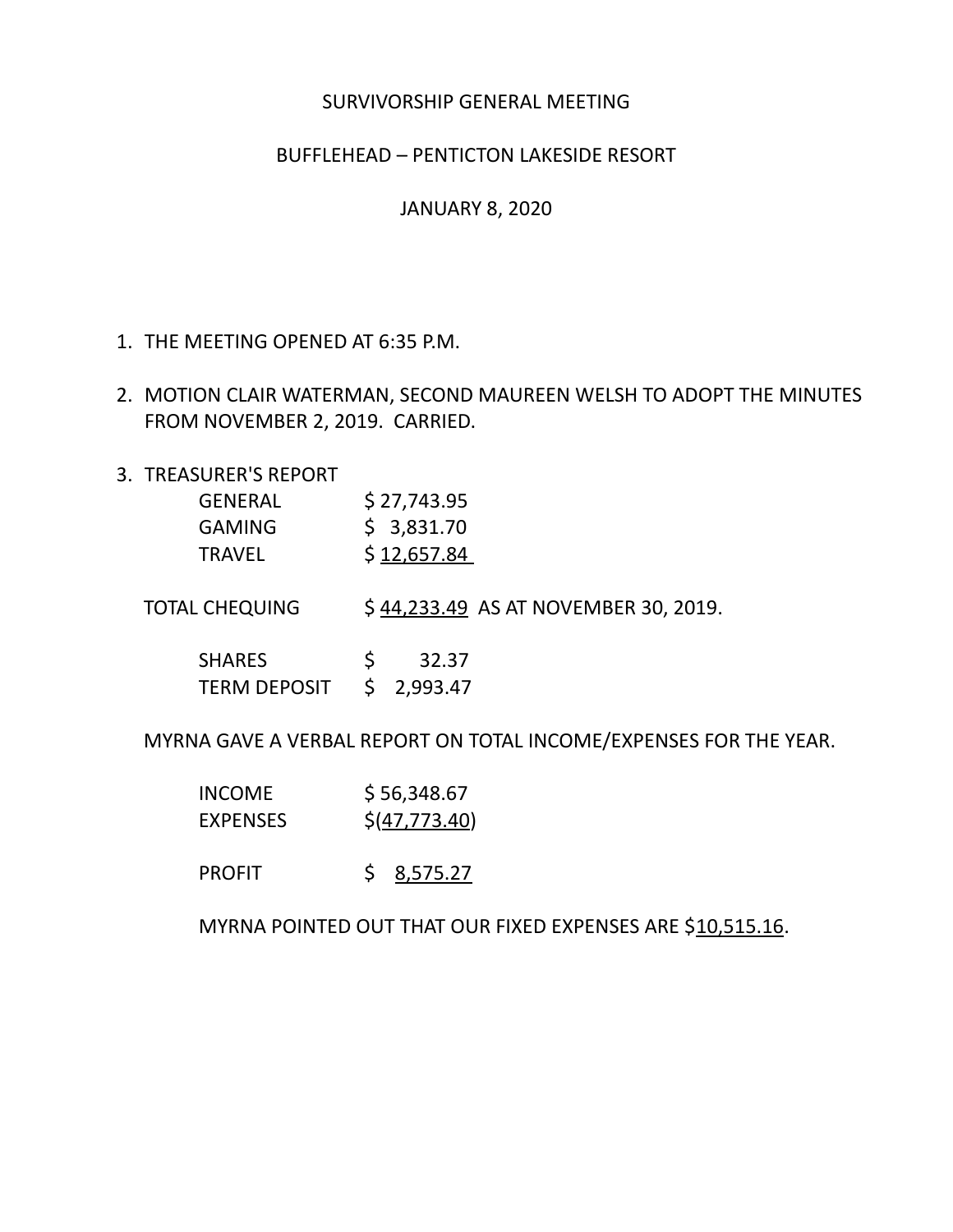FUND RAISING FOR THE YEAR

| <b>FRIDAY NIGHT PARTY</b> | \$1,908.96   |
|---------------------------|--------------|
| <b>CARNATION SALES</b>    | \$1,008.73   |
| <b>BEER GARDEN</b>        | \$6,905.53   |
| <b>FLEA MARKET</b>        | \$2,080.45   |
| <b>SOEC</b>               | \$4,500.00   |
| <b>BURGER NIGHTS</b>      | \$1,084.60   |
| 50/50                     | \$1,882.98   |
| <b>RUBY BLUES</b>         | Ś.<br>500.00 |
| <b>OKTOBERFEST</b>        | \$3,670.66   |
| <b>TOTAL</b>              | \$23,541.91  |

DONATION AMOUNT (10%) \$ 2,354.19

MOTION ANN MCWHINNIE, SECOND MAUREEN LUTZ TO ACCEPT THE TREASURER'S REPORT. CARRIED.

- 4. MOTION MYRNA KUSHNIRUK, SECOND DORTHE McCUNE, THAT WE TABLE THE DECISION ON ART WORK TO NEXT YEAR AND DONATE THE 10% TO THE MAMMOGRAM MACHINE FOR THIS YEAR. CARRIED.
- 5. JENNIFER TURNBULL WAS NOMINATED AS THE NEW CAPTAIN WITH BETTY SMYTH FOR 2020. CARRIED.
- 6. MAUREEN LUTZ ASKED FOR VOLUNTEERS TO SIGN UP FOR COMMITTEES.
- 7. LOIS PRESENTED THE VARIOUS OPTIONS FOR FESTIVALS AND IT WILL BE DECIDED AT THE NEXT MEETING WHICH ONES WE WILL PARTICIPATE IN.
- 8. SHARON HICKEY SAID THAT WE ARE ABLE TO HAVE A 3-MONTH MEMBERSHIP AT THE WORLD GYM AND THE 3 MONTHS END ON APRIL 30, 2020. JIM WILL PROVIDE WORK OUT PLANS. SHARON WILL PROVIDE CONTACT DETAILS TO THE MEMBERSHIP.